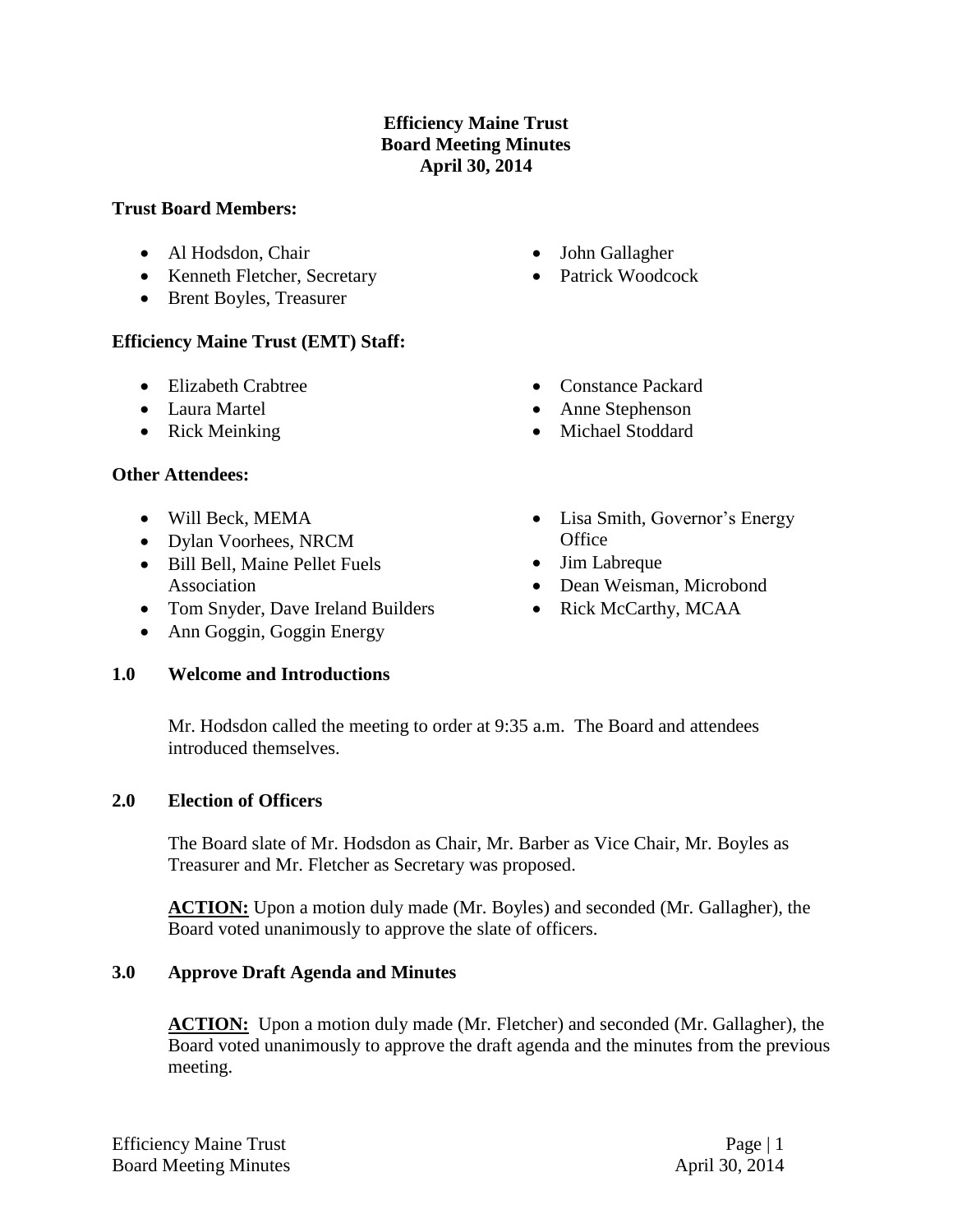#### **4.0 Public Comment on Agenda Items**

Mr. Labreque described how heat pump water heaters might be improperly installed in conditioned spaces with the result that they could be net-energy users rather than savers. Mr. Labreque asked the staff to reconsider the efficiency requirements for ductless minisplit heat pump rebates. He suggested that units with lower HSPF may still achieve high efficiencies because of modifications to compressors and capacity.

Mr. Voorhees complemented the staff of the Year in Review and encouraged the Board to circulate it widely and get it into the hands of policy makers and opinion leaders. Mr. Voorhees continued that he was reminded that custom projects play an important role in the business program and remain a critical way to try new technologies and solutions.

Mr. Bell thanked the staff for participating in the regional biomass heating industry conference that was held earlier in April in Portland. Maine's residential home energy savings program was the topic of discussion at the conference.

#### **4.0 Executive Director Report**

Mr. Stoddard began his Executive Director's report by mentioning that the pellet industry was generating awareness around the Home Energy Savings Program and was critical in reminding legislators that modifying RGGI funding in FY15 would have serious repercussions in the marketplace. Mr. Stoddard thanked the many contractors and business owners who spoke in favor of leaving RGGI funding intact. Mr. Stoddard provided a brief overview of the other energy bills recently considered by the legislature and their final status. Mr. Stoddard invited Mr. Woodcock to add to the government affairs briefing. Mr. Woodcock added that that administration and the public utilities commission have been heavily involved in regional efforts to reduce the basis differential and increase natural gas capacity. Mr. Woodcock mentioned that next winter's electric costs are predicted to be high despite the regional effort.

Mr. Stoddard mentioned that he will highlight four program updates. The first is that the Business Incentive program has already achieved a 9% increase over last year's savings levels but will end the year with a budget surplus because Maine Yankee funds were only incorporated into the budget in January. Marketing and education programs have been ramped up in order to invest resources and grow the program to meet next year's savings targets. Part of that effort is to look at new measures and upstream programs in conjunction with the strategic planning committee.

The large customer program continues to enroll new projects; \$417,000 in grants was awarded last month. The HESP program continues to grow and \$140,000 in incentives were awarded in the last week. The number of air sealing with assessment incentives has grown, and the mix of incentive applications remains balanced. 17% of the projects have been inspected to date and that percentage will decrease as the program matures.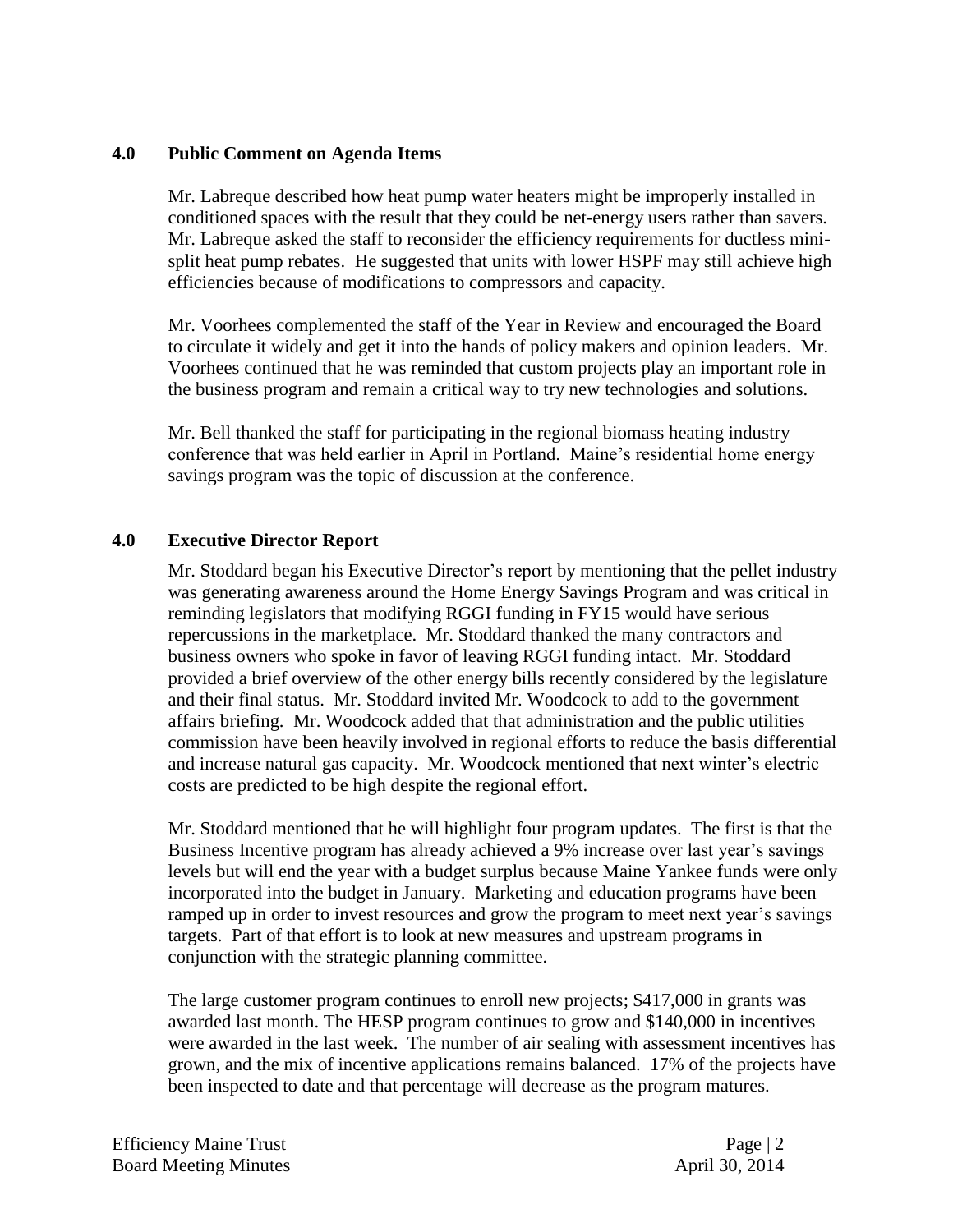Finally, the retail program has met its savings goal and has incentivized 2.6 million bulbs to date. Mr. Stoddard then displayed the new Philips LED bulb on sale at Home Depot for \$2.00. The design reduces the surface area of LED diodes and dissipates the heat more efficiently than conventional LED designs.

### **5.0 Reports**

#### **a. Finance Committee**

## **(i) APPROVE Resolution Listing Agents of the Trust for Purposes of Completing Trust Operations with Camden National Bank**

**ACTION:** Upon a motion duly made (Mr. Boyles) and seconded (Mr. Gallagher), the Board voted unanimously to approve a resolution listing as agents of the Trust for purposes of completing Trust operations with Camden National Bank.

### **(ii) APPROVE Investment Policy**

Mr. Boyles briefed the board on the Trust's investment policy.

**ACTION:** Upon a motion duly made (Mr. Boyles) and seconded (Mr. Fletcher) the Board voted unanimously to adopt the Investment Policy as presented in a memorandum from Constance Packard dated 4/30/14.

### **(iii) APPROVE Amendments to Personnel Manual**

Mr. Boyles highlighted the minor changes the staff and Finance Committee made to the Personnel Manual. It still closely mirrors the state's policy but the health care provisions have been updated to reflect the current benefits; the social media section has been updated and streamlined; and the telecommuting and travel reimbursement policy now reflects the ability of staff to use the small satellite office in Westbrook if they have commitments in southern Maine.

**ACTION:** Upon a motion duly made (Mr. Boyles) and seconded (Mr. Gallagher) the Board approved the amended state personnel manual and the non-state personnel manual as amended by the edits on telecommuting proposed in the telecommuting memorandum dated April 23, 2014.

### (iv) **REVIEW Preliminary FY15 Budget Development**

Mr. Boyles introduced a preliminary budget and added that the FY15 budget will be presented for approval at the May board meeting. Ms. Packard provided an overview of the preliminary budget, indicating that the staff levels remain the same as the previous budget and salaries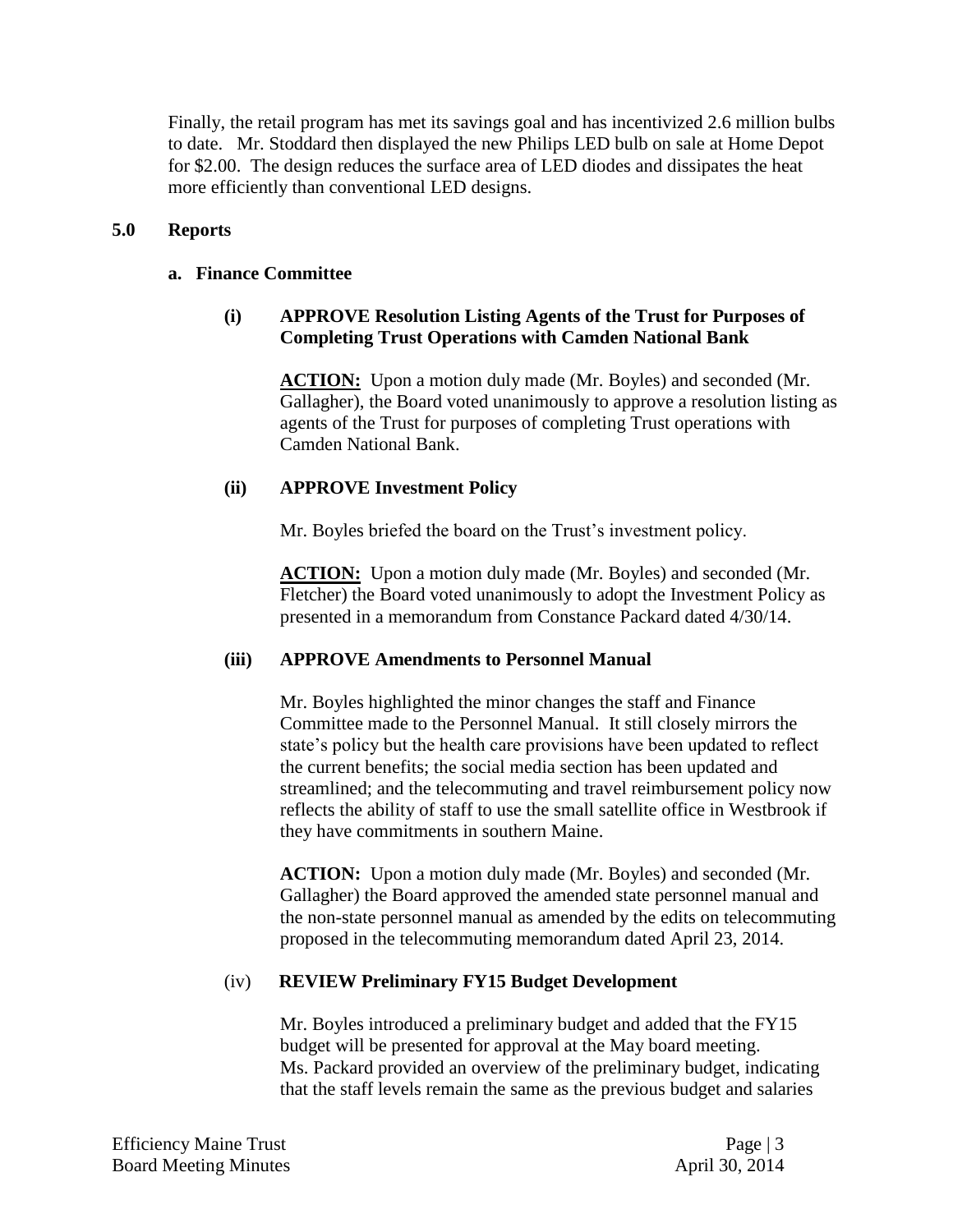have been based on the board-approved scale. Benefits have been budgeted with an inflation factor from 5-10%. The Board Meeting budget has been decreased to reflect that board meetings will soon be held at the new office in Augusta.

Program budgets are consistent with the Triennial Plan and the statutory requirements for the investment of RGGI funds. RGGI revenues are based on the revenues from the FY14  $3<sup>rd</sup>$  quarter auctions but will vary. Mr. Stoddard added that the budget currently reflects imprecise language in the statute directing the investment of Maine Yankee funds. The PUC is currently reviewing whether the intent was to not allow Maine Yankee funds to be used for T and ST customers. For the time being, the large customer program will not be funded with Maine Yankee funds until the question is answered.

#### **b. Strategic Planning Committee**

#### **(i) UPDATE on Development of All Fuels Prescriptive Measures in Business Incentive Program**

Mr. Meinking provided a brief overview of the process for vetting new business program offerings, including some of the suggestions of measures offered by Mr. Woodcock. Mr. Meinking added that he believes that upstream HVAC incentives for rooftop units will be included in the FY15 business program offerings. He also outlined a program that would pilot pay-for-performance.

Mr. Stoddard added that the program often transitions measures from the custom track to the prescriptive list as they become more common and/or performance is proven.

#### **(ii) APPROVE Designation as "Confidential Information" Data in Possession of the Trust Regarding Utility Customers, Utility Customer Contact Information, and Utility Customer Usage Data in Addition to Customer Contact Information and Usage Information Developed Independently by the Trust or Its Sub-Contractors.**

Mr. Stoddard briefed the board that the Trust is in the midst of a proceeding at the Public Utilities Commission in advance of a natural gas opportunity study. The study will inform the design of a natural gas conservation program; the direction for natural gas conservation programs was modified as part of the Omnibus Energy Bill. The data from the utilities is protected. The statute says that the Trust must keep and maintain the data as confidential, but Mr. Stoddard would like the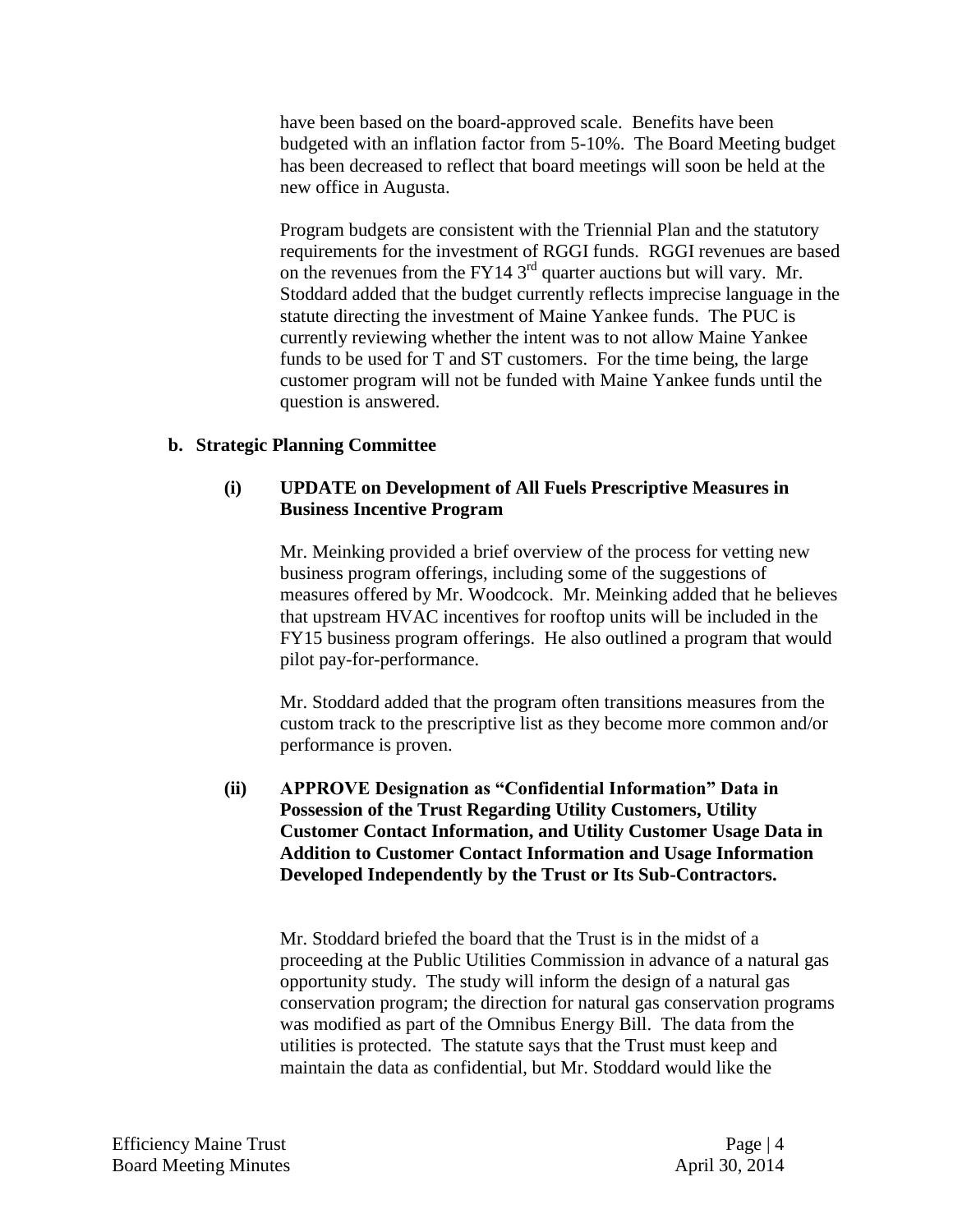additional layer of security provided by a Board motion that all such data would be handled by the Trust as confidential.

ACTION: Upon a motion duly made (Mr. Boyles) and seconded (Mr. Woodcock), the Board voted unanimously to approve the designation as "confidential information" data in possession of the Trust regarding utility customers, utility customer contact information, and utility customer usage data in addition to customer contact information and usage information developed independently by the Trust of its sub-contractors.

## **(iii) APPROVE amendment to the Cadmus M&V contract to add \$20,000 for development of additional measures for the Technical Resource Manuals.**

Mr. Stoddard briefed the board that the staff has asked to add additional measures to the Technical Resource Manual. The contract must be amended to cover the additional measures.

**ACTION:** Upon a motion duly made (Mr. Boyles) and seconded (Mr. Gallagher), the Board voted unanimously to authorize the executive director to amend the Cadmus group contract by increasing the contract amount by 20,000 on a time and materials basis for additional measure development for the Technical Reference manuals and transfer budget funds in the amount of \$20,000 from FCM Other Contractor Services to FCM M&V Plan Review.

## **(iv) APPROVE sole source contract of \$40,000 for a year's subscription to the New Building's Institute curriculum and related materials for Commercial New Construction**

Mr. Stoddard reminded the Board that the New Building Institute's standards form the backbone of the Maine Advanced Building program.

**ACTION:** Upon a motion duly made (Mr. Fletcher) and seconded (Mr. Woodcock), the Board voted unanimously to authorize the executive direct to enroll Efficiency Maine as a 2014 sponsor of the new building institute advanced buildings initiatives in the amount of \$40,000.

#### **6.0 New Business**

Mr. Woodcock mentioned that the statute calls for the Trust to weatherize all homes to a minimum standard of weatherization, as defined by the Trust. Mr. Woodcock proposed a working group to define a standard for that weatherization.